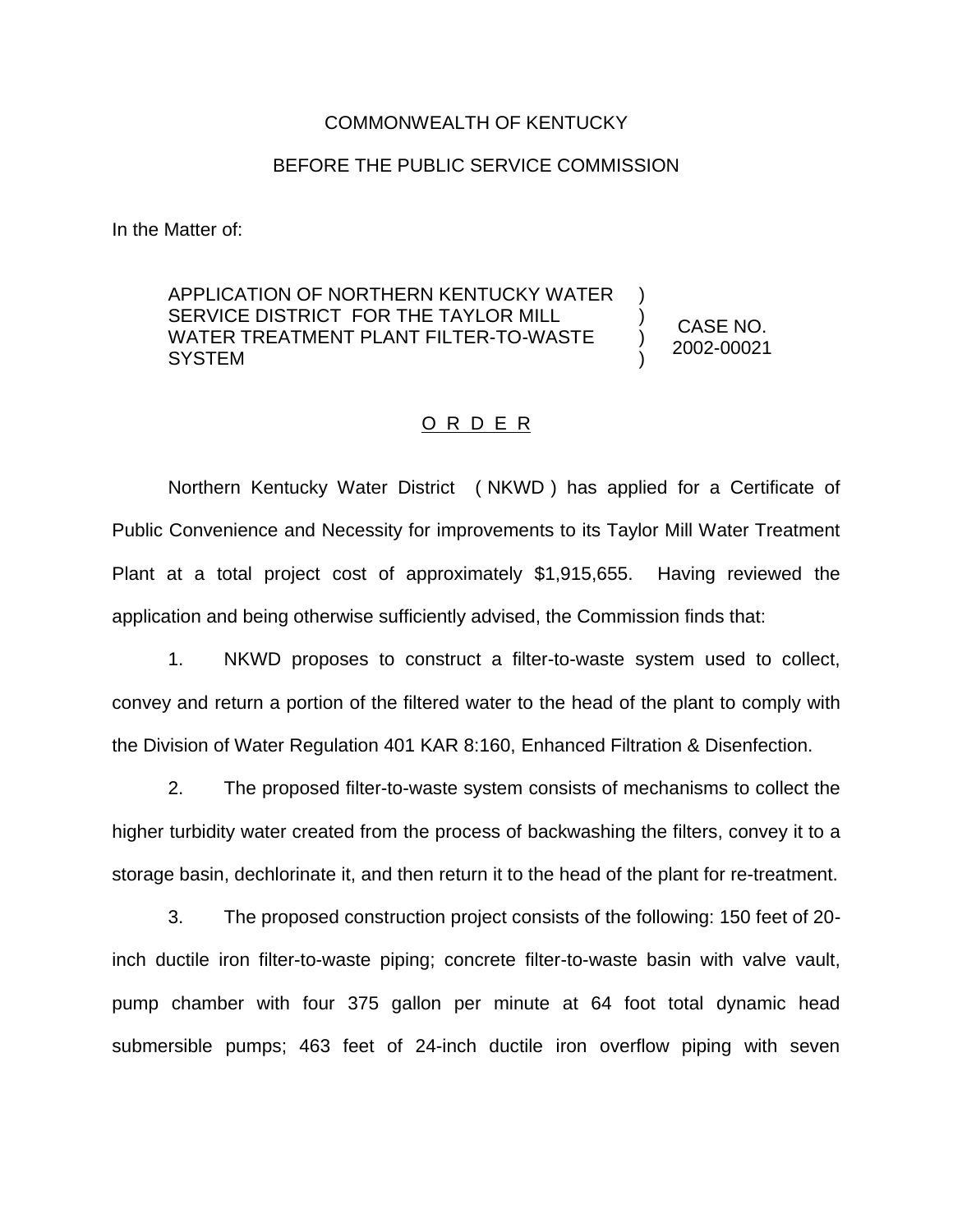manholes and headwall; 150 feet of 12-inch ductile iron filter-to-waste return piping; sodium bi-sulfite feed system including a storage tank, metering pumps and a 2-inch feed line.

4. NKWD s Board of Commissioners approved Ameritcon as the lowest responsible bidder for the project at a cost of \$1,396,000.

5. NKWD proposes to finance the proposed project through the issuance of a Bond Anticipation Note, which will be converted to a long-term bond at some future date. NKWD does not intend to adjust its rates for water service to cover the project cost.

6. Construction of the proposed pump station will not result in the wasteful duplication of existing facilities.

7. The public convenience and necessity require the construction of the proposed filter-to-waste system at the Taylor Mill Water Treatment Plant.

IT IS THEREFORE ORDERED that:

1. NKWD is granted a Certificate of Public Convenience and Necessity to proceed with the proposed construction as set forth in its application.

2. NKWD shall obtain approval from the Commission prior to performing any additional construction not expressly authorized by this Order.

3. Any deviation from the construction approved shall be undertaken only with the prior approval of the Commission.

4. NKWD shall furnish documentation of the total costs of this project including the cost of construction and all other capitalized costs, including, but not

-2-